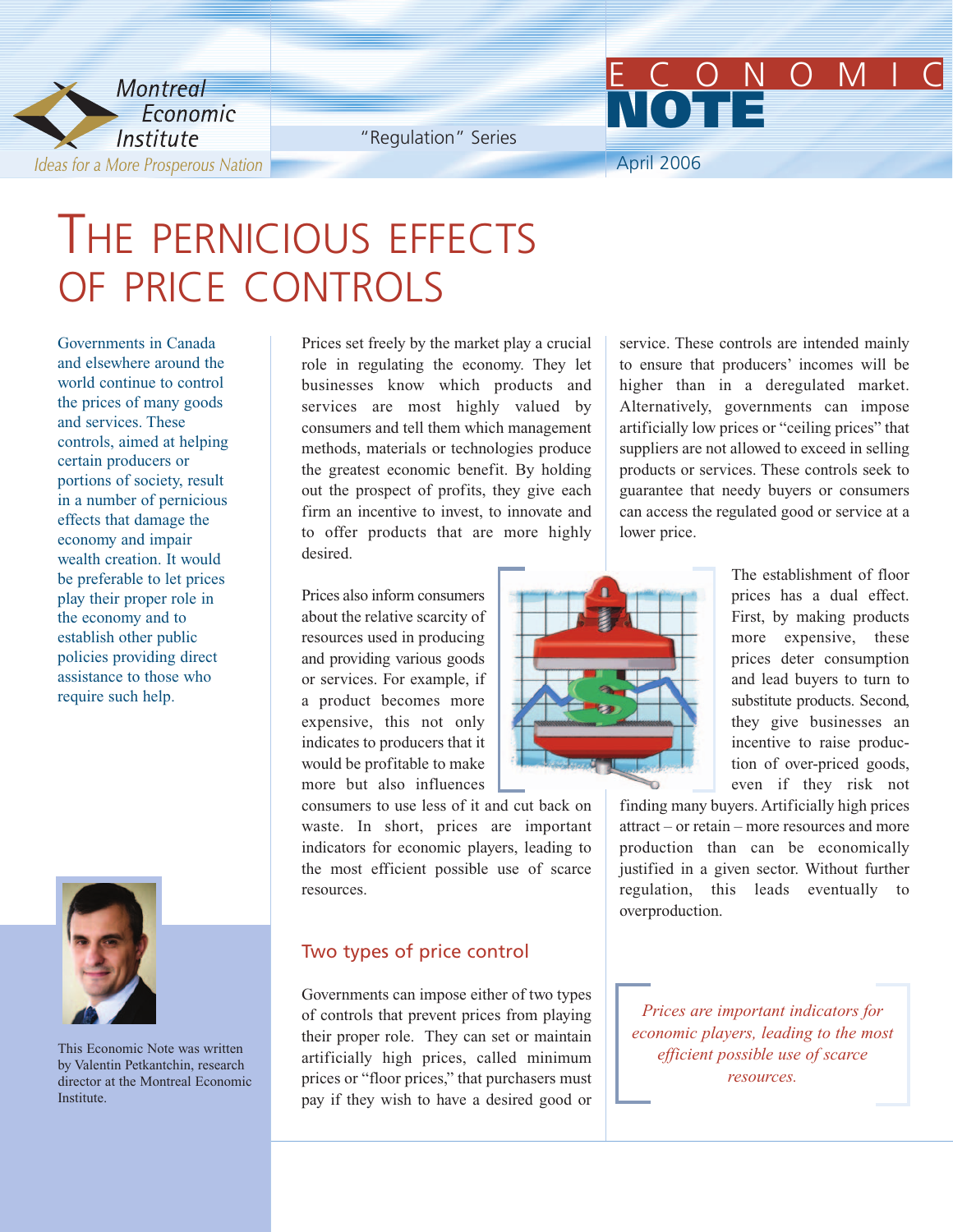| TABLE 1<br>The economic effects of price controls |  |
|---------------------------------------------------|--|
| <b>MAXIMUM PRICES</b><br>("ceiling prices")       |  |
| Artificially low prices                           |  |
| Demand goes up                                    |  |
| Production and supply go down                     |  |
| Effect: SCARCITY                                  |  |
|                                                   |  |

## Farm products

The prices of certain farm products in Canada – particularly those under supply management such as milk, eggs and poultry – are a good example of this. In these areas, marketing boards and agencies at the federal and provincial levels have the legal authority to set prices at the farm gate. For example, the Canadian Dairy Commission sets the price that serves as a benchmark for each provincial agency across Canada.

These support prices, intended to help producers, are higher than the prices that would prevail if the Canadian market were not regulated in this way. For example, OECD estimates suggest that, since 1986, milk prices at the farm gate in Canada have been two to three times higher than world reference prices at the border.1 It is obvious that, without controls, Canadians would pay less for their milk and other dairy products, given that the raw material – milk – would be cheaper. This type of support amounts to a tax taken straight from consumers' pockets, totalling almost \$40 billion between 1986 and 2003.2

To avoid overproduction crises caused by such support prices, regulatory authorities inevitably control production volumes as well, generally through the establishment of quotas, like in Canada. Quotas were initially awarded free of charge, but have since become very expensive, reaching about \$29,000 in 2005 for the right to draw and sell the milk from a single cow in Quebec or Ontario. In the absence of price competition, producers are obliged to add to their quota if they wish to raise their production and sell more milk. This inevitably exerts upward pressure on the price of quotas.

Rather than helping producers, support prices simply end up inflating the cost of quotas, thereby preventing new producers from entering the business and penalizing the more successful producers who seek to build their volumes. Price controls not only hurt purchasers who have to pay more but also make the entire dairy industry less competitive.

## Do low prices benefit consumers?

It is quite easy to comprehend how artificially high prices penalize consumers, but the damage caused by artificially low prices is less obvious. Is it not in consumers' interest to pay less for products and services?

Such price controls also have pernicious effects. First, lower prices lead consumers to buy more, thereby raising demand. But lower prices also make production and investment in regulated goods or services less lucrative. Resources and production factors are thereby likely to leave a sector, or a country, where such controls apply.

Unless other measures are imposed, such as subsidizing affected producers or investors, imposing a ceiling price will make a regulated good or service become scarce. Long lineups start to form, preventing consumers from getting as much as they want. Generally speaking, lower prices may benefit certain consumers in the short term but, by penalizing producers, they end up causing consumers damage in the long run.

*Unless other measures are imposed, such as subsidizing affected producers or investors, imposing a ceiling price will make a regulated good or service become scarce.*

<sup>1.</sup> See the MEI Economic Note titled "Dairy production: the costs of supply management in Canada," available at

[http://www.iedm.org/main/show\\_publications\\_en.php?publications\\_id=86.](http://www.iedm.org/main/show_publications_en.php?publications_id=86) 

<sup>2.</sup> See the data of the Organization for Economic Cooperation and Development, table 2.6, Milk: Market Price Support and Consumer Support Estimate, Canada, 2004, available at [http://www.oecd.org/dataoecd/33/18/32360855.xls.](http://www.oecd.org/dataoecd/33/18/32360855.xls)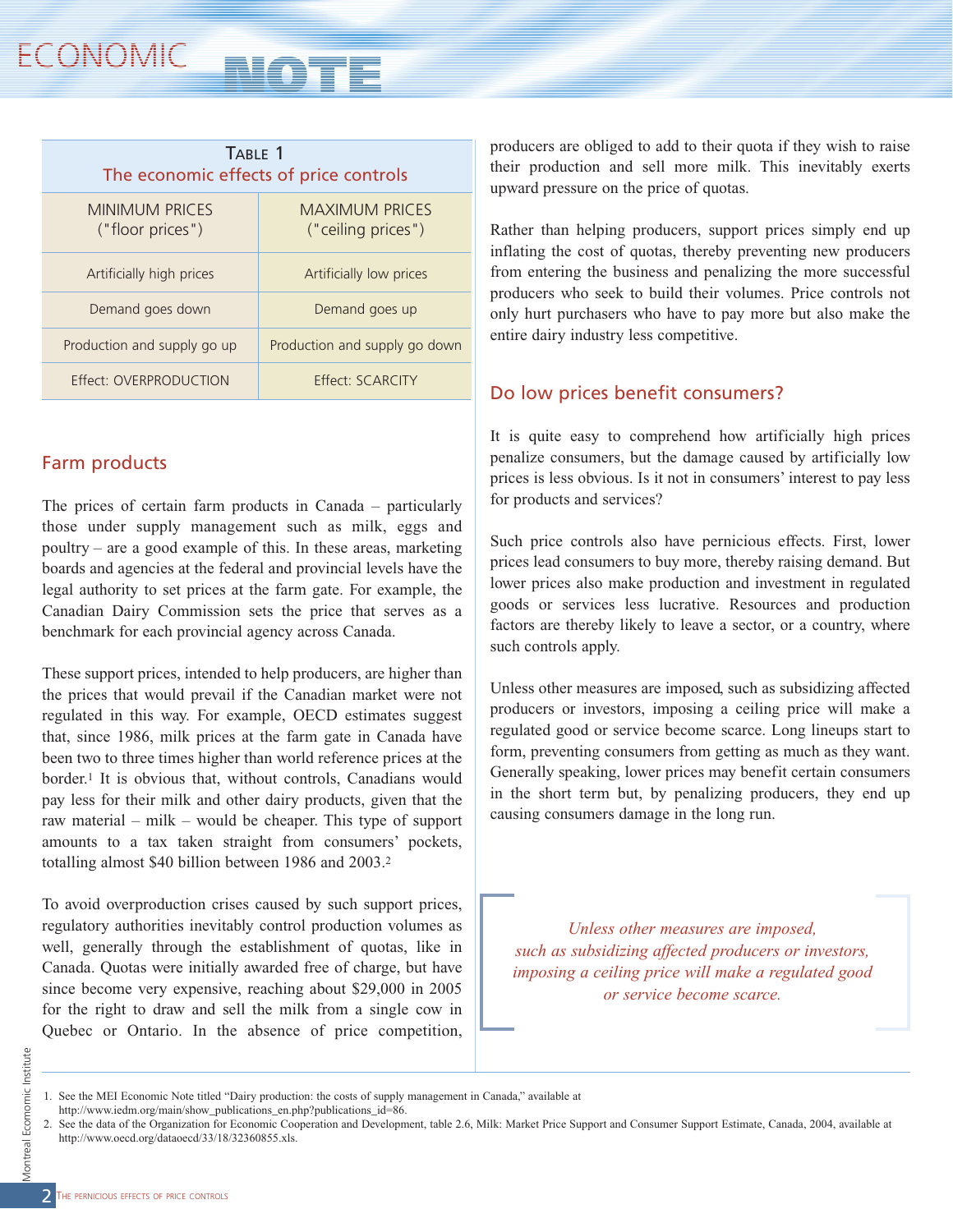

#### Rent control

A classic example of a price ceiling is rent control, when governments regulate rents with the goal of making housing more affordable for the poor. This has a number of consequences.3 Because their investments become less profitable, property owners have less incentive to invest in the maintenance or renovation of existing housing, or to build new rental units. Where possible, they find other uses for existing housing, converting it to condominiums or to non-residential use. The rental housing supply tends to shrink, making it harder to find a place to live, especially for the disadvantaged. Governments then seek to offset this shortage by financing the construction of public housing.

The greater the number of people needing new housing, the more rent control proves harmful. For example, in New York City, known since the 1940s for the toughness of its rent controls, there is an urgent need for additional housing, but the number of housing starts is among the lowest in the United States.4

These pernicious effects that slow the construction of rental housing are visible in Canada as well. As noted by Pierre Desrochers, "an average of 27,000 housing units were built in Ontario in the six years preceding the introduction of rent regulation in 1974. This number plummeted to an average of 4,200 units in the following years. The production of new housing units fell even more sharply with the tightening of Ontario rental regulation in the early 1990s."5

Rather than benefiting tenants, rent control ends up penalizing them by causing a reduction in the rental housing supply. On the contrary, since Ontario liberalized its rent control policies in 1998, rental housing construction has picked up and the vacancy rate for units renting under \$800 a month in Toronto went from 0.9% in 1998 to 5.7% in 2005.

*Price controls limit the income earned by subsidiaries of pharmaceutical companies in the Canadian market, reducing their ability to obtain research mandates from their parent companies.*

<sup>3.</sup> See Walter Block, "Rent control," *The Concise Encyclopedia of Economics*, The Library of Economics and Liberty, Liberty Fund, available at [http://www.econlib.org/library/Enc/RentControl.html.](http://www.econlib.org/library/Enc/RentControl.html)

<sup>4.</sup> See Pierre Desrochers, "Comment résoudre la crise du logement au Québec?," Research Paper (in French), MEI, 2002, p. 17, available at [http://www.iedm.org/main/show\\_publications\\_fr.php?publications\\_id=39.](http://www.iedm.org/main/show_publications_fr.php?publications_id=39) See also William Tucker, "How rent control drives out affordable housing," *Cato Policy Analysis* No. 274, May 21, 1997, available at [http://www.cato.org/pubs/pas/pa-274.html.](http://www.cato.org/pubs/pas/pa-274.html)

<sup>5.</sup> Pierre Desrochers, *op. cit*., pp. 17-18.